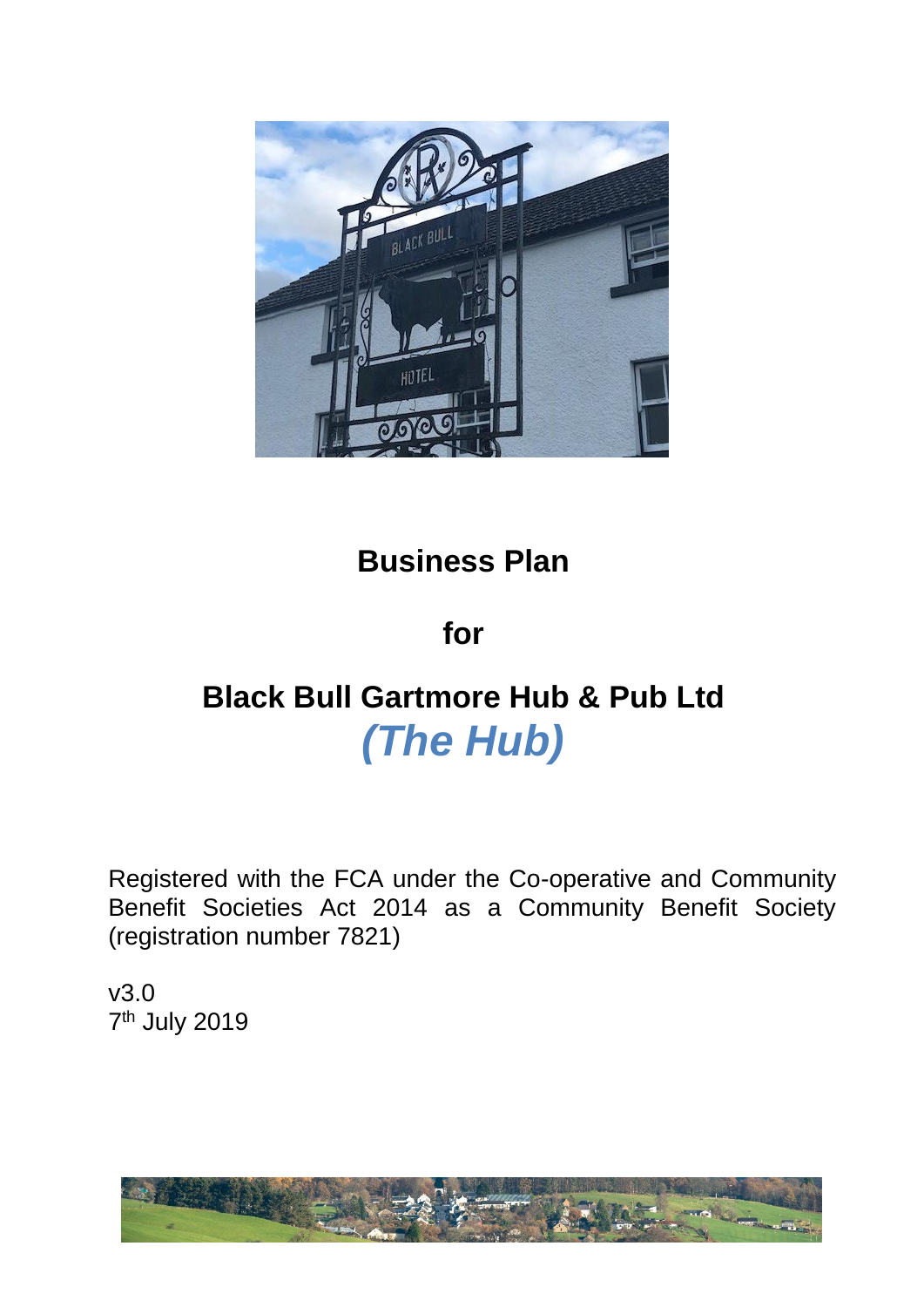

## **Contents**

| 1.  |     |  |  |
|-----|-----|--|--|
| 2.  |     |  |  |
| 2.1 |     |  |  |
|     | 2.2 |  |  |
| 3.  |     |  |  |
| 4.  |     |  |  |
|     | 4.1 |  |  |
|     | 4.2 |  |  |
| 5.  |     |  |  |
| 5.1 |     |  |  |
|     | 5.2 |  |  |
|     | 5.3 |  |  |
|     | 5.4 |  |  |
| 6.  |     |  |  |
| 7.  |     |  |  |
| 7.1 |     |  |  |
|     | 7.2 |  |  |
| 8.  |     |  |  |
| 9.  |     |  |  |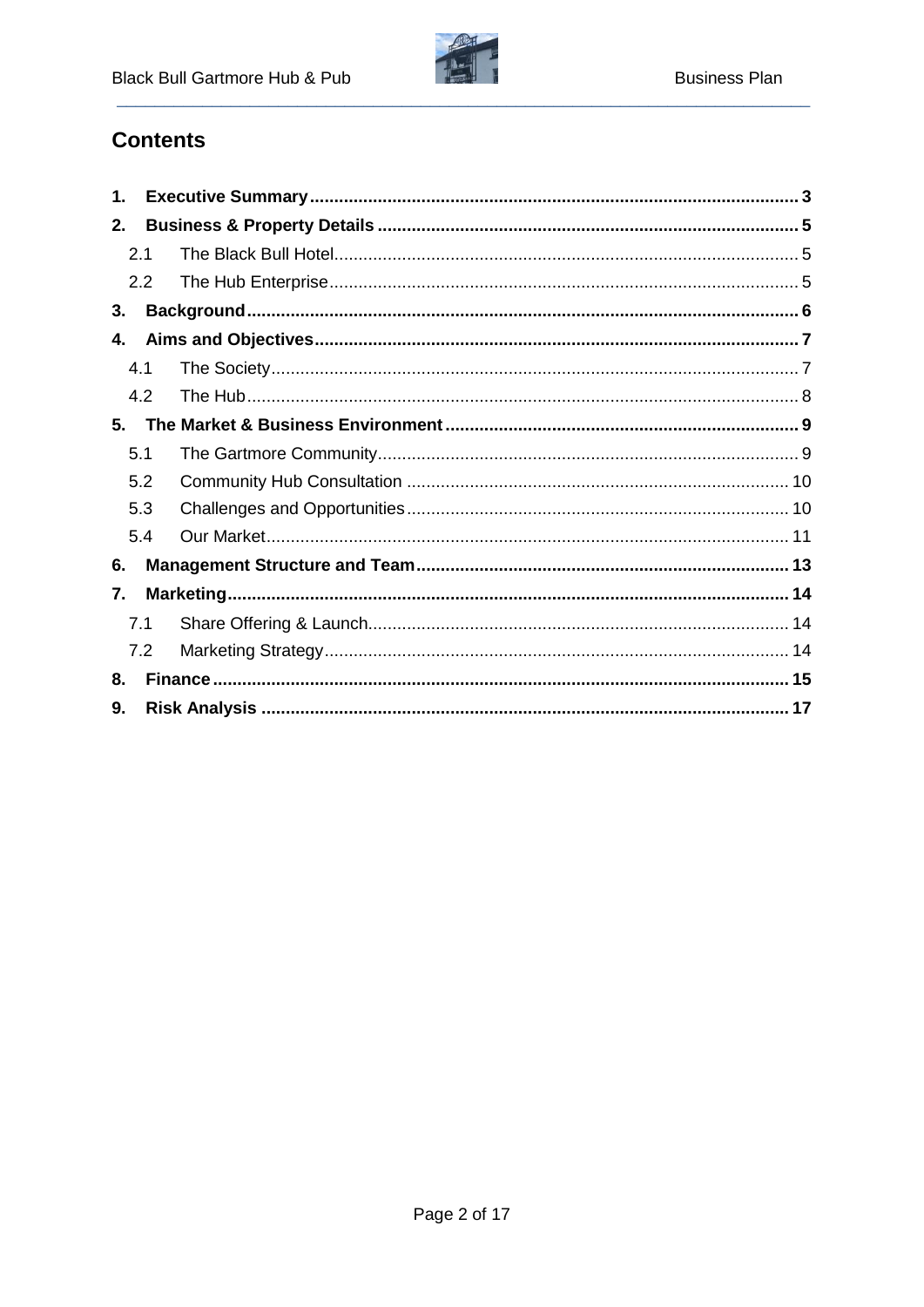

## <span id="page-2-0"></span>**1. Executive Summary**

The creation of the Hub will add significant value to the community and help us to address the many challenges that we face within our isolated rural village, including:

- An aging population, social isolation & loneliness
- Lack of local activities and facilities for young people
- Limited local employment opportunities and business facilities
- Inadequate transport (3 buses Mon-Sat, no bus on Sunday, 20 miles to train station)
- Lack of public services and facilities to promote visitors to the area

The Hub will generate the necessary revenue to pay staff, maintain facilities and provide services that will empower our community to make Gartmore a better place to live, work and visit, as well as helping to protect the services and sustainability of the Hall and the Shop.

The Black Bull Hotel has been serving the interests of Gartmore and the surrounding community for 250 years and is in real danger of being lost due to the current trend of similar facilities in nearby villages being sold, closed and redeveloped as residential accommodation. The current owners have offered the community the opportunity to purchase the property for £237,500 which shows a 5% discount on the valuation of £250,000 which has been confirmed by Colliers as a fair market value.

Black Bull Gartmore Hub & Pub Ltd (the Hub) has been set up as a Community Benefit Society to support this initiative and there is overwhelming support from within the community – over 90% of the 75+ attendees at our last public meeting want to go ahead with the community buyout. The aims and objectives of the Society are aligned to those identified within the 2018- 2023 Gartmore Community Action Plan and moving this important community asset from private to community ownership is the only way to ensure that all of these can be satisfied.

The community set up Gartmore Community Shop Ltd over 21 years ago, when the Shop and Post Office were facing imminent closure, and the knowledge and experience gained whilst successfully running this social enterprise provides us with the confidence of knowing that we can address the challenges faced and take full advantage of the numerous benefits that will be realised for our community.

The objectives of the Hub are social in nature and an approach and measurable deliverables have been defined against each of the three primary objectives (see Section 4):

- 1) Run the social enterprise in an efficient and sustainable manner to ensure that the Hub, café, pub, restaurant and accommodation facilities remain open for current and future generations
- 2) Make effective use of the Hub facilities, resources and income to provide additional services that benefit the local community
- 3) Operate in a manner that supports the activities, services, aims and sustainability of other community facilities and organisations

The Shop remains open during all weathers, even when the local area is snowbound and without power. The needs of the elderly, infirm and those that live alone are served by the Shop during opening hours and the intention is to align the Hub's opening hours and services to ensure that there is always a welcoming place to go for villagers, their quality of life is enhanced and their time living in our community is extended.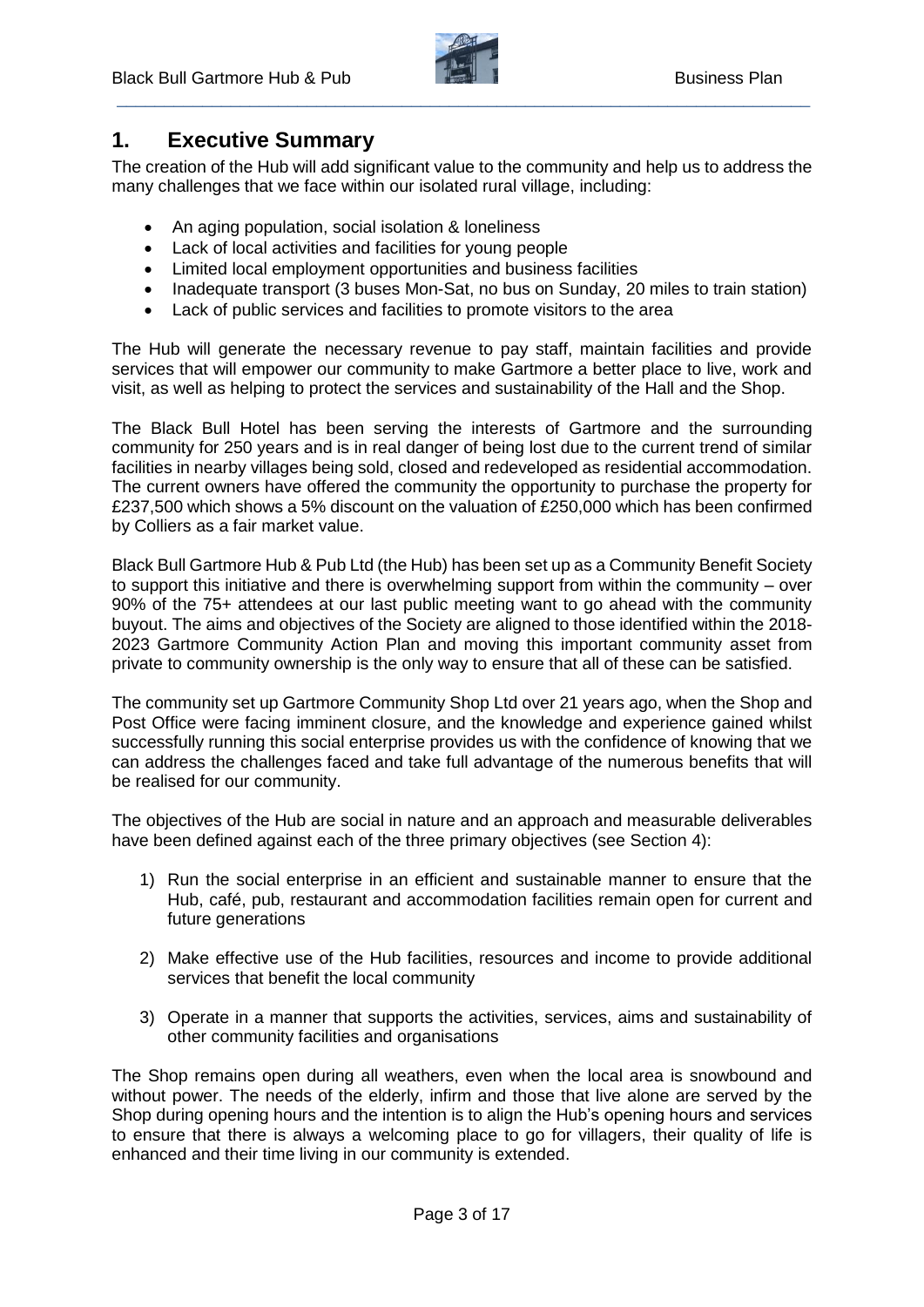

It is recognised that the Society will need to be run in a professional and commercially sustainable manner to ensure that we are able to meet our social aims and objectives

Community consultation identified that moving from private to community ownership should increase the proportion of residents regularly visiting the Black Bull from 35% to 88%, providing a strong local customer base, supported by income generated by taking advantage of being in a popular tourist area. The Black Bull already contributes to the local economy and we can both safeguard and build upon this through effective community ownership.

87% of our community believe that it is essential or very important for Gartmore to have the Hub. This is borne out by the number of individuals that offered their time and support as part of the questionnaire response, as shown in diagram below:



Financial analysis and projections show that the Hub is viable, subject to taking advantage of the £217,500 grant offered by the Scottish Land Fund and raising £55,000 in community shares. Without this support, the revenue and profit would not be able to sustain the necessary interest and capital repayment costs of a loan facility.

This is an exciting opportunity that has already brought together many in our community to support a very worthwhile cause.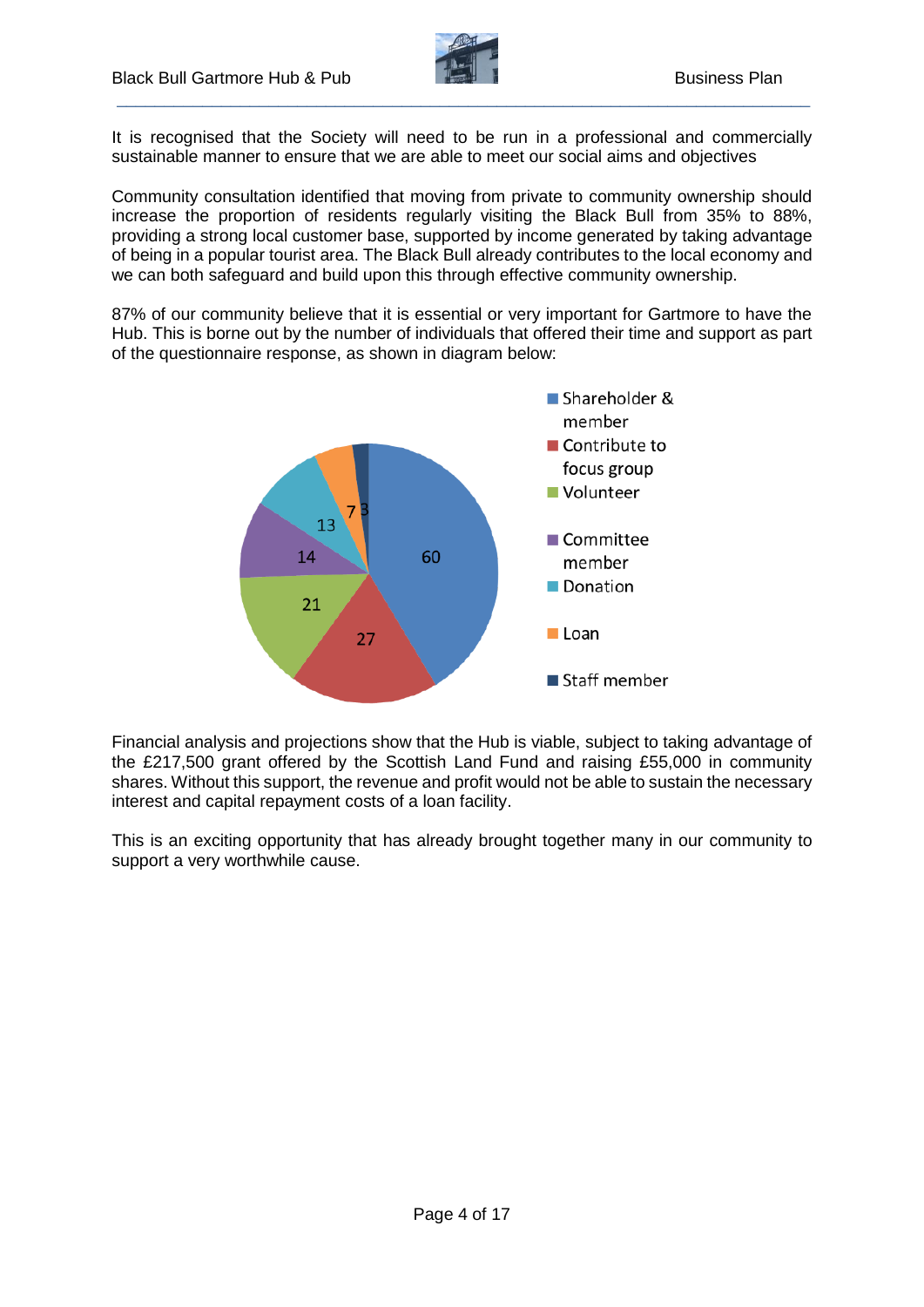

## <span id="page-4-0"></span>**2. Business & Property Details**

#### <span id="page-4-1"></span>**2.1 The Black Bull Hotel**

The Black Bull Hotel is situated in the lovely conservation village of Gartmore, in Loch Lomond and the Trossachs National Park. Dating from the 1700's, when it was used by cattle drovers, the Black Bull is located amidst some of the most beautiful scenery in Scotland.

The building currently consists of a traditional public bar, two dining rooms, a games room, a function room, four letting bedrooms, staff accommodation and outside seating areas. This is a privately owned and run business currently and the community has been given the opportunity to purchase the property so that it can be run as a community business, similar to Gartmore Community Shop which was taken over by villagers in January 1998.

- Address: The Black Bull Hotel, Main Street, Gartmore, Stirling FK8 3RW
- Website: [www.blackbullhotel.net](http://www.blackbullhotel.net/)



Please visit the following web link for some aerial footage of Gartmore showing how the Black Bull Hotel, Village Hall and Village Shop are all located around The Square in the centre of the village. An exciting opportunity for all 3 of these facilities to become community owned and run.

<https://vimeo.com/173876350>

#### <span id="page-4-2"></span>**2.2 The Hub Enterprise**

Set up as a Community Benefit Society (registered with the FCA – registration number 7821) in August 2018 with the intention to acquire the Black Bull Hotel premises and, should we succeed in this aim, to operate the premises as a community owned and managed Hub.

We would be buying the premises, not the business, with the intention to manage the takeover in a manner that keeps the Hub open and continuing to serve the needs of customers and the community. We are offering existing staff the opportunity to join the new organisation and, once we understand their intentions, will recruit and train additional staff and volunteers, as appropriate.

Members will have one vote, whatever their level of shareholding and shares will not increase in value or be subject to dividends. Any profits of the Hub would be applied to a general reserve for the continuation of the Society or making payment for social or community purposes within the community served by the Society.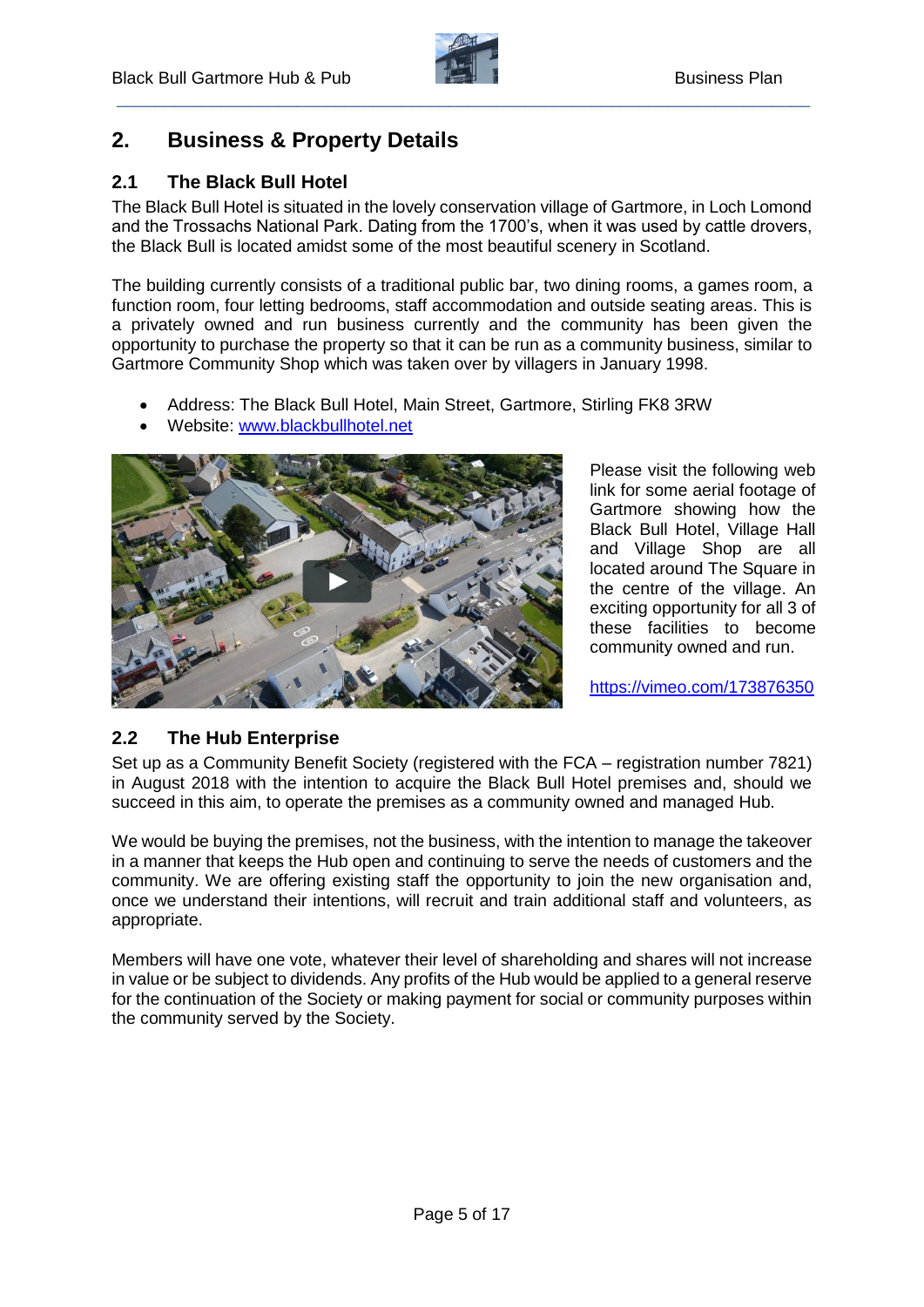

## <span id="page-5-0"></span>**3. Background**

The Black Bull Hotel is the last remaining pub in Gartmore, after the Trossachs Inn was converted into a house in 2004 and the Vulcan closed some years earlier. Located in the heart of the village, this is the place where local villagers and those in the surrounding area are welcome to simply drop by and catch up with friends, family, neighbours and passers-by.

When entering the Black Bull, it has the feel of a traditional country pub. The public bar is quite small but when busy has a great atmosphere with villagers, children, dogs and tourists made to feel welcome. There is a comprehensive menu and diners have the option of eating in the public bar, a small lounge behind, another medium sized dining room next to the side entrance or in the large function room at the rear. All rooms are open during the summer months, but some are closed at quieter times of year.

There are 4 letting bedrooms and basic staff accommodation upstairs and a large kitchen downstairs. A few seats are located at the side of the building for sitting outside in the nicer weather and there is a pub garden facility at the rear, although this has not been open to the public in recent years.

The function room is available for hosting different events, including funerals, birthdays, weddings, dances, "bangers and mash" on fireworks night, live music, ceilidhs, local club and society dinners or meetings, choir practice, writers' clubs, joint church lunches etc. With the large kitchen facility in the next room and a small bar in the corner, this makes an ideal venue. Often the facilities are provided without charge to members of the community, apart from the cost of drinks and food.

There are seasonal fluctuations in trade and costs are minimised outside of the busy summer months through reduced opening hours. The interior of the Black Bull was refurbished when the current owners originally took over and a minibus "pick up" and "drop off" service was introduced that operates during the tourist season and is very popular with residents of the two campsites and outlying properties due to the lack of available public transport.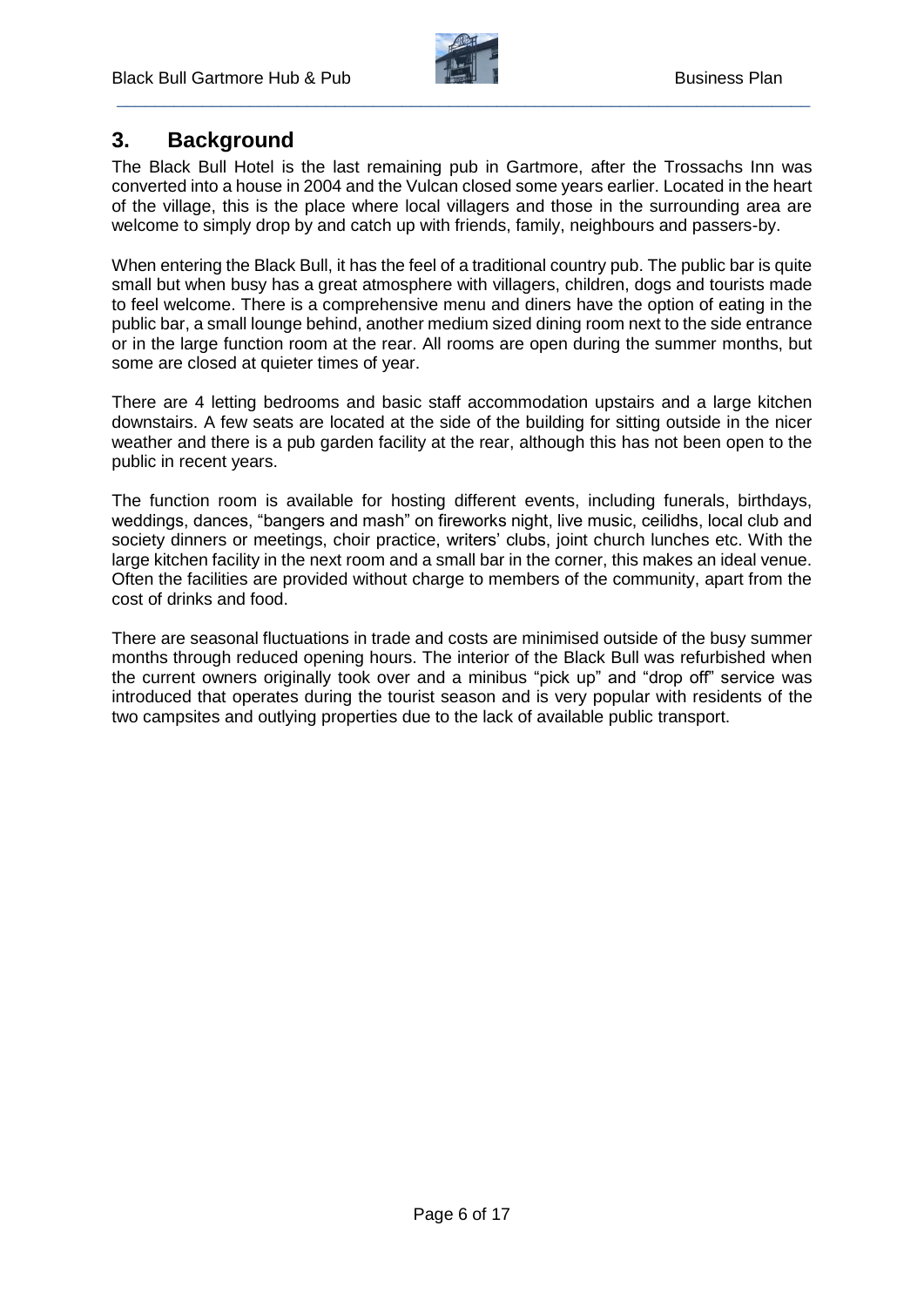

## <span id="page-6-0"></span>**4. Aims and Objectives**

#### <span id="page-6-1"></span>**4.1 The Society**

The overarching aims of the Society are social in nature and are defined within our Rules as:

- The objects of the Society shall be to carry on any business for the benefit of the community by acquiring and operating the Black Bull Hotel, Gartmore and engaging in any other ancillary activities that further community benefit for the public at large
- The Society shall be owned and controlled by its Members on a fair and equitable basis

This will be achieved through focusing on a defined objectives, approach and deliverables:

| No.          | <b>Objective</b>                                                                                                                                                                                                                      | <b>Approach</b>                                                                                                                                                                                                                             | <b>Deliverables</b>                                                                                                                                                                                                                                                                                                                 |
|--------------|---------------------------------------------------------------------------------------------------------------------------------------------------------------------------------------------------------------------------------------|---------------------------------------------------------------------------------------------------------------------------------------------------------------------------------------------------------------------------------------------|-------------------------------------------------------------------------------------------------------------------------------------------------------------------------------------------------------------------------------------------------------------------------------------------------------------------------------------|
| 1            | Run the social enterprise<br>efficient<br>and<br>an<br>in.<br>sustainable<br>manner<br>to<br>ensure that the Hub, café,<br>pub,<br>restaurant<br>and<br>accommodation facilities<br>remain open for current<br>and future generations | Effective management<br>of business and<br>facilities to ensure that<br>we "live within our<br>means" and encourage<br>active community<br>involvement and<br>support                                                                       | The Hub owned and<br>a.<br>effectively run by members<br>of the community<br>Maintain and improve<br>$b_{1}$<br>property and facilities<br>Efficient management of<br>C.<br>operations and careful<br>control of costs and<br>finances                                                                                              |
| $\mathbf{2}$ | Make effective use of the<br>Hub facilities, resources<br>and income to provide<br>additional<br>services that<br>benefit<br>the<br>local<br>community                                                                                | Take direction from<br>initial and ongoing<br>consultation to identify<br>those services that<br>should be introduced<br>to meet the needs of<br>the community.<br>Implement new<br>services, as resources<br>and funds become<br>available | a. Ensure a welcoming Hub<br>is open every evening,<br>even in the depths of<br>winter<br>Operate café during the<br>b.<br>day and provide good food<br>in the evening<br>Purchase and maintain a<br>C.<br>community minibus with<br>"pick-up" and "drop off"<br>service                                                            |
| 3            | Operate in a manner that<br>the<br>supports<br>activities,<br>services,<br>aims<br>and<br>sustainability<br>of<br>other<br>community facilities and<br>organisations                                                                  | Ongoing liaison and<br>cooperation with other<br>village organisations,<br>particularly the Hall<br>and Shop, to ensure<br>that we are effectively<br>working together to<br>meet our common goal<br>of supporting the<br>community         | Support events and<br>a.<br>weddings in the Hall (when<br>requested), through<br>provision of catering,<br>drinks, staff, B&B, space<br>etc.<br>Make available facilities<br>b.<br>and minibus to other<br>community organisations<br>Actively promote the<br>C.<br>interests of other<br>community facilities and<br>organisations |

The objectives, approach and deliverables will be fundamental to the way that the Society is managed and will be on the agenda for all Board meetings and Member AGMs to ensure that they are wholly satisfied during the first year in business and on an ongoing basis.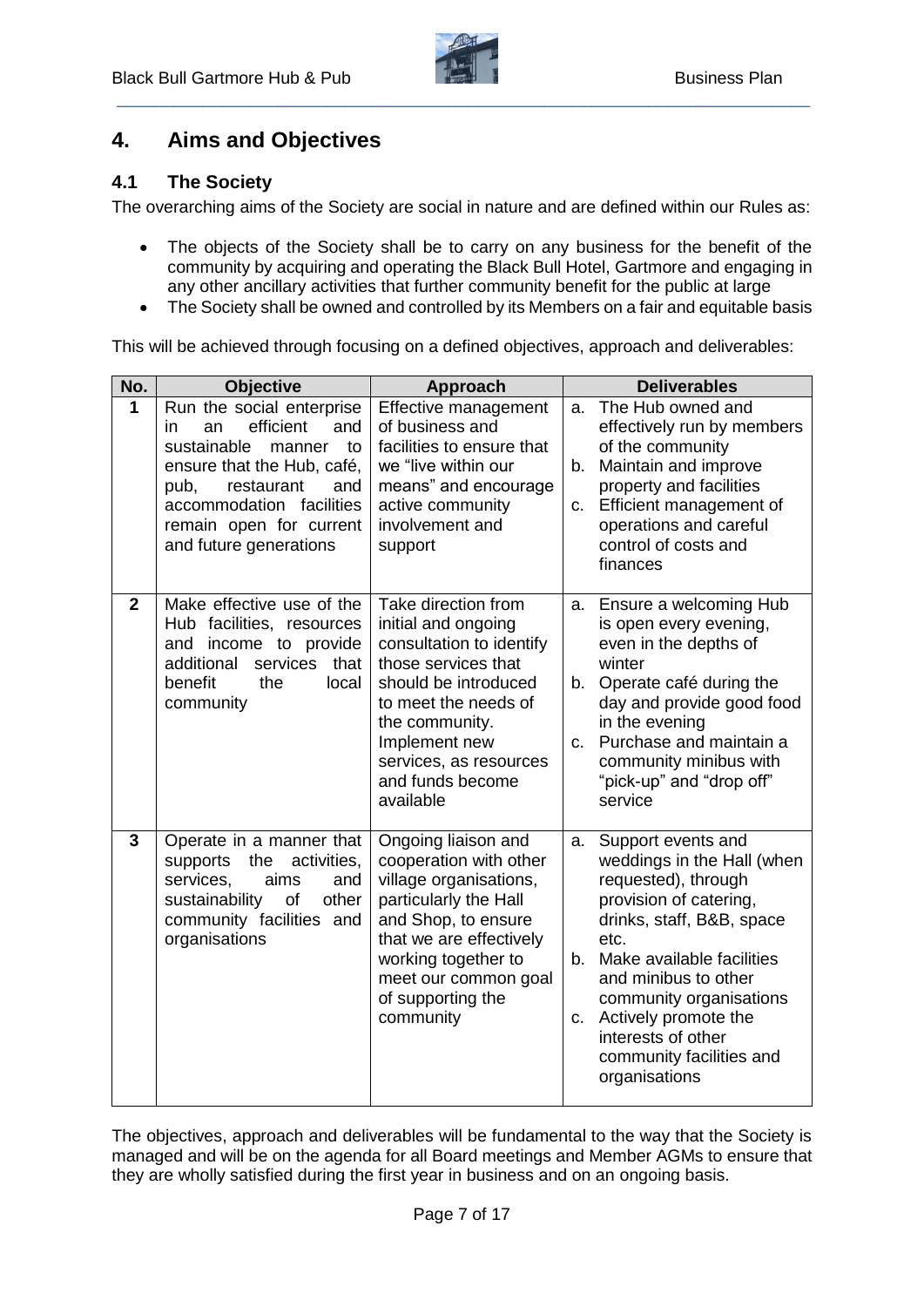

#### <span id="page-7-0"></span>**4.2 The Hub**

The creation of the Hub will add significant value to the community and help us to address the many challenges that we face within our isolated rural village, including:

- An aging population, social isolation & loneliness
- Lack of local activities and facilities for young people
- Limited local employment opportunities and business facilities
- Inadequate transport (3 buses Mon-Sat, no bus on Sunday, 20 miles to train station)
- Lack of public services and facilities to promote visitors to the area

The Hub will generate the necessary revenue to pay staff, maintain facilities and provide services that will empower our community to make Gartmore a better place to live, work and visit, as well as helping to protect the services and sustainability of the Hall and the Shop. Examples of facilities and services that could be provided by the Hub include:

- 1. Community space accessible by members of the community for 84 hours per week (Shop only open 39 hours per week and Hall only accessible for booked events)
- 2. Create a much-needed dedicated area for our teenagers and young people
- 3. Provide a community garden that is family friendly, a great space to meet up with the potential to grow local produce
- 4. Create a business centre with hot desks, PC, printing/scanning, broadband and refreshments for those working from home or setting up their own business
- 5. Facilities and space for community organisations during periods when the Hall is booked exclusively for theatre productions, musicals, weddings and other events (approximately 25 days each year)
- 6. Fund and run a community minibus that will be available for all community organisations and provide a means for more regular visits to the village by those in outlying properties
- 7. Access to commercial kitchen facilities for baking and catering for community events (the Hall kitchen is only suitable for reheating, regeneration and preparation purposes)
- 8. Comfort partner, providing much needed toilet facilities to passing cyclists, walkers and other members of the public
- 9. Drop off and pick up point for goods bought from the Shop, so that villagers who are not around during the day can support their community owned Shop and Post Office
- 10. Pick up point for Hall keys when Shop is closed (i.e. between 1-3pm and after 5pm)
- 11. Hot meal delivery to the elderly and infirm (even when the village is cut off by snow with power cuts as the Hub has gas cooking facilities)
- 12. Lunch club and menu for older villagers (only provided by Hall once a month as run by volunteers, whereas Hub will be staffed so can offer more regularly)
- 13. Trained staff and licences to help support the Hall with increasingly onerous food, hygiene, environmental and drink regulatory standards and licence requirements
- 14. Technology access for those without computers, broadband or skills
- 15. Cookery classes to promote independent living for young, old and those in between
- 16. Partnership between School and the Hub to provide facilities and support to help satisfy the curriculum
- 17. Complementary services to support Hall functions and events (e.g. pre theatre meals, supplementary space, catering etc.)
- 18. Exclusive use of B&B accommodation for weddings and events being held in the Hall
- 19. Display areas for promoting tourism facilities, local heritage and local crafts
- 20. Local employment, providing hospitality jobs and training
- 21. Sale and promotion of local goods and produce
- 22. Traditional music, quiz and games nights.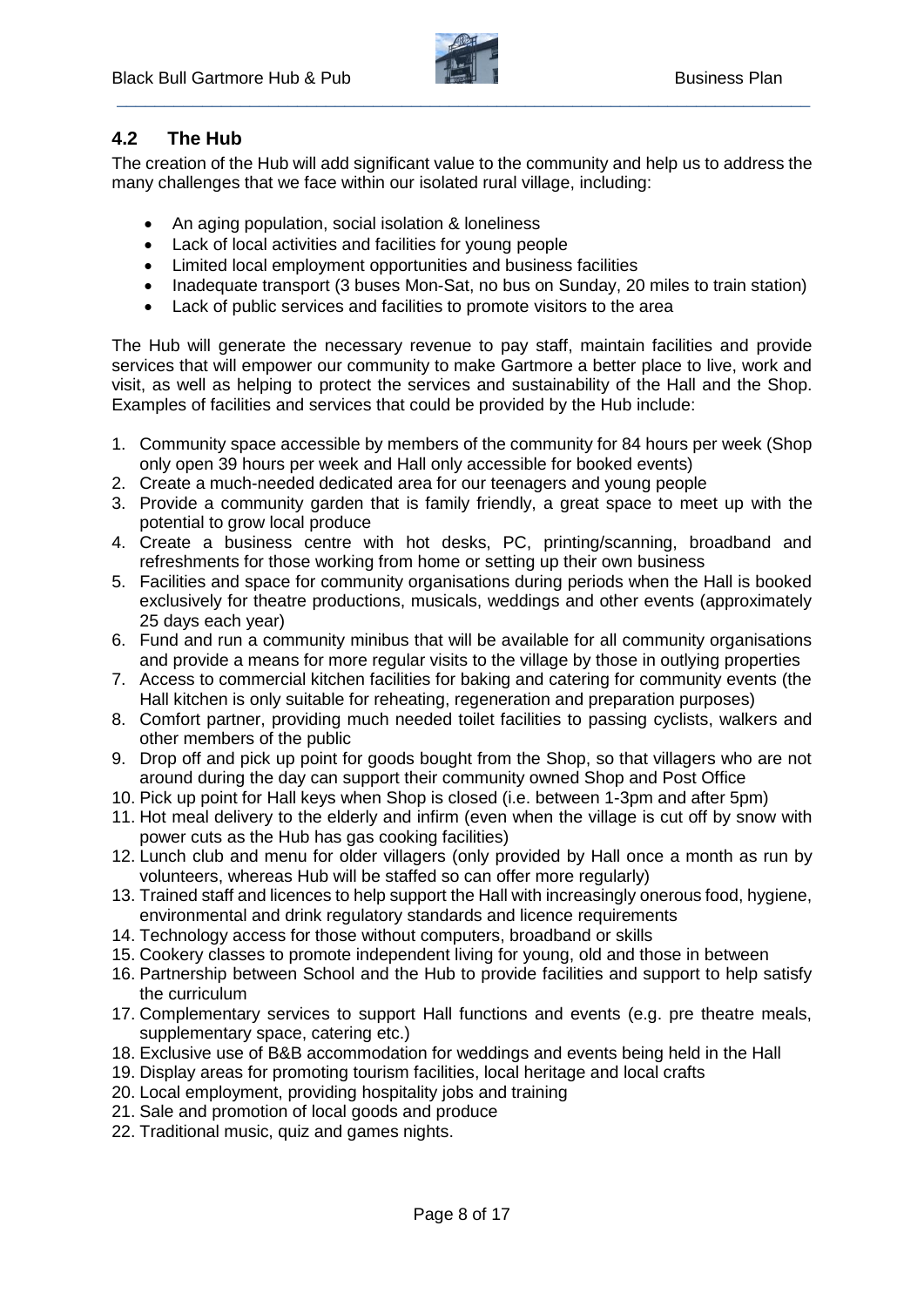

## <span id="page-8-0"></span>**5. The Market & Business Environment**

#### <span id="page-8-1"></span>**5.1 The Gartmore Community**

An extensive consultation was undertaken between May 2017 and November 2017 to allow the Gartmore 5 Year Community Action Plan (CAP) 2018-2023 to be produced (see Appendix A). The vision for the future was defined as:

*To be a community celebrating diversity, taking ownership of its own future, with a thriving economy, outstanding facilities and maintaining a beautiful safe village for all*

The CAP highlights the challenges faced by our remote rural community, including poor public transport provision and a significant reliance on limited local services – "the community owned Village Shop and the Black Bull Hotel are extremely important to the village".

The following priorities and objectives within the CAP are aligned to those of the Hub. These have not been achievable via the current private ownership model.

| <b>Theme</b>                    | <b>Priority</b>                                | <b>Objective</b>                                                               |
|---------------------------------|------------------------------------------------|--------------------------------------------------------------------------------|
| <b>Community</b>                | <b>Community facilities</b>                    | Develop a café in the village<br>$\bullet$                                     |
|                                 | Develop<br>and<br>support                      | More music, concerts and theatre in<br>$\bullet$                               |
|                                 | events and activities                          | the village hall and pub                                                       |
|                                 |                                                | More<br>activities<br>and<br>events<br>to<br>$\bullet$                         |
|                                 |                                                | encourage the community to mix and                                             |
|                                 |                                                | boost health and wellbeing                                                     |
|                                 | Encourage more support<br>for local facilities | More support for the Village Pub<br>$\bullet$                                  |
|                                 | Improve existing facilities                    | Encourage better opening hours of<br>$\bullet$<br>local facilities             |
| Roads, Traffic<br>and Transport | Improved public transport                      | Investigate local community transport<br>$\bullet$<br>solutions                |
| <b>Economic</b>                 | Develop<br>local<br>a                          | Identify opportunities for transfer of<br>$\bullet$                            |
| <b>Development</b>              | economic strategy                              | assets to community ownership both                                             |
|                                 |                                                | through asset transfer and through the<br>Community Right to Buy scheme        |
|                                 | Improved tourist facilities                    | Encourage the pub to be a "comfort"<br>$\bullet$                               |
|                                 |                                                | partner" offering accessible<br>toilet<br>facilities                           |
|                                 |                                                | More<br>improved<br>facilities<br>and<br>to<br>$\bullet$<br>encourage tourists |
| Outdoor                         | Promote<br>outdoor                             | Find ways to make more of the<br>$\bullet$                                     |
| <b>Recreation</b>               | activities and facilities                      | National Cycle Route 7 and the Rob<br>Roy Way to encourage tourism             |
| <b>Communications</b>           | <b>Ensure</b><br>good                          | Encourage more people to get involved<br>$\bullet$                             |
|                                 | engagement between the                         | community organisations<br>in<br>and                                           |
|                                 | community<br>and                               | activities                                                                     |
|                                 | community bodies                               |                                                                                |
|                                 | Improved information for                       | Better promotion and information on<br>$\bullet$                               |
|                                 | locals and tourists                            | activities<br>and<br>facilities<br>offered<br>in<br>Gartmore                   |
|                                 |                                                | Encourage a more integrated approach<br>$\bullet$                              |
|                                 |                                                | to local communications, including the<br>use of social media                  |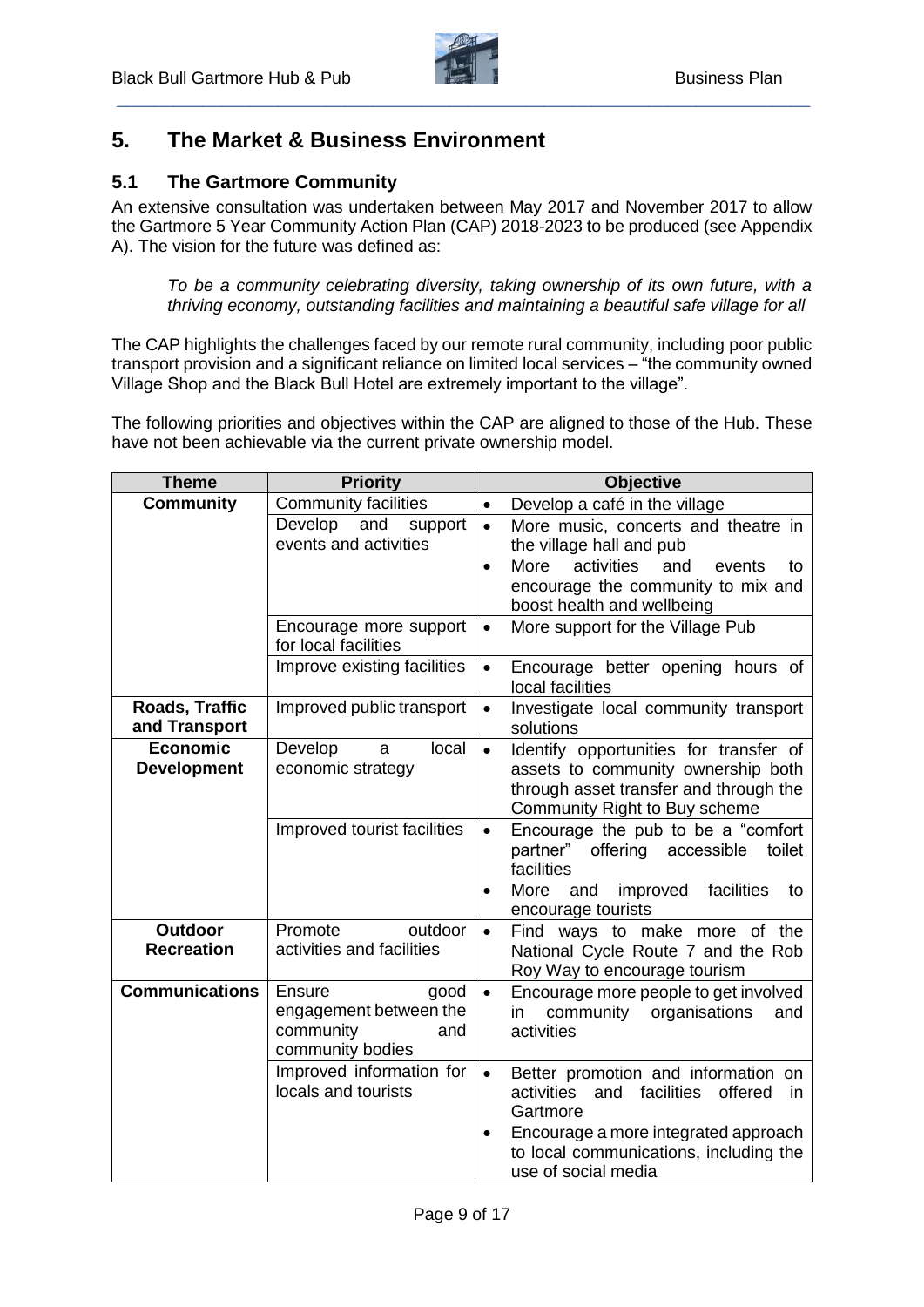

#### <span id="page-9-0"></span>**5.2 Community Hub Consultation**

Another extensive consultation was undertaken between May 2018 and March 2019 as part of ensuring that the Hub initiative is wholly representative of the community's views. The consultation involved:

- 2 public meetings with 50+ and 75+ attendees
- 12 interviews with representatives of local community organisations and businesses
- 85 questionnaire responses
- Hundreds of discussions with members of the community
- Regular email communication with 95 members of the community.

The findings clearly show that the community buyout of the Black Bull to operate as the Hub has the backing of the community, with some key findings being:

- 87% believe that having a community pub, restaurant and hotel is essential or very important
- Regular usage would increase from 35% to 88% in the event of the Black Bull being owned and run by the community
- Only 15% of questionnaire respondents and less than 10% of meeting attendees would prefer that the pub remains under private ownership
- Other community organisations believe that there will be significant benefits for the community as a whole, in the event of the buyout succeeding.

#### <span id="page-9-1"></span>**5.3 Challenges and Opportunities**

Pubs in the UK are currently closing at a rate of 18 per week which has reduced from its previous rate of about 30 per week but is still quite alarming. The three village pubs that have been sold in the last few years within a 10-mile radius of Gartmore have all been bought by property developers for conversion into residential accommodation. These pubs are now all closed and the pictures below were taken when they were still open for business (Black Bull, Killearn; Rob Roy, Buchlyvie; Crown Hotel, Thornhill).



There have been many challenges in recent years that have impacted negatively upon the turnover and profits of rural pubs. Although there are many health and other benefits to new legislation, the commercial viability of pubs has suffered (e.g. smoking ban, reduced alcohol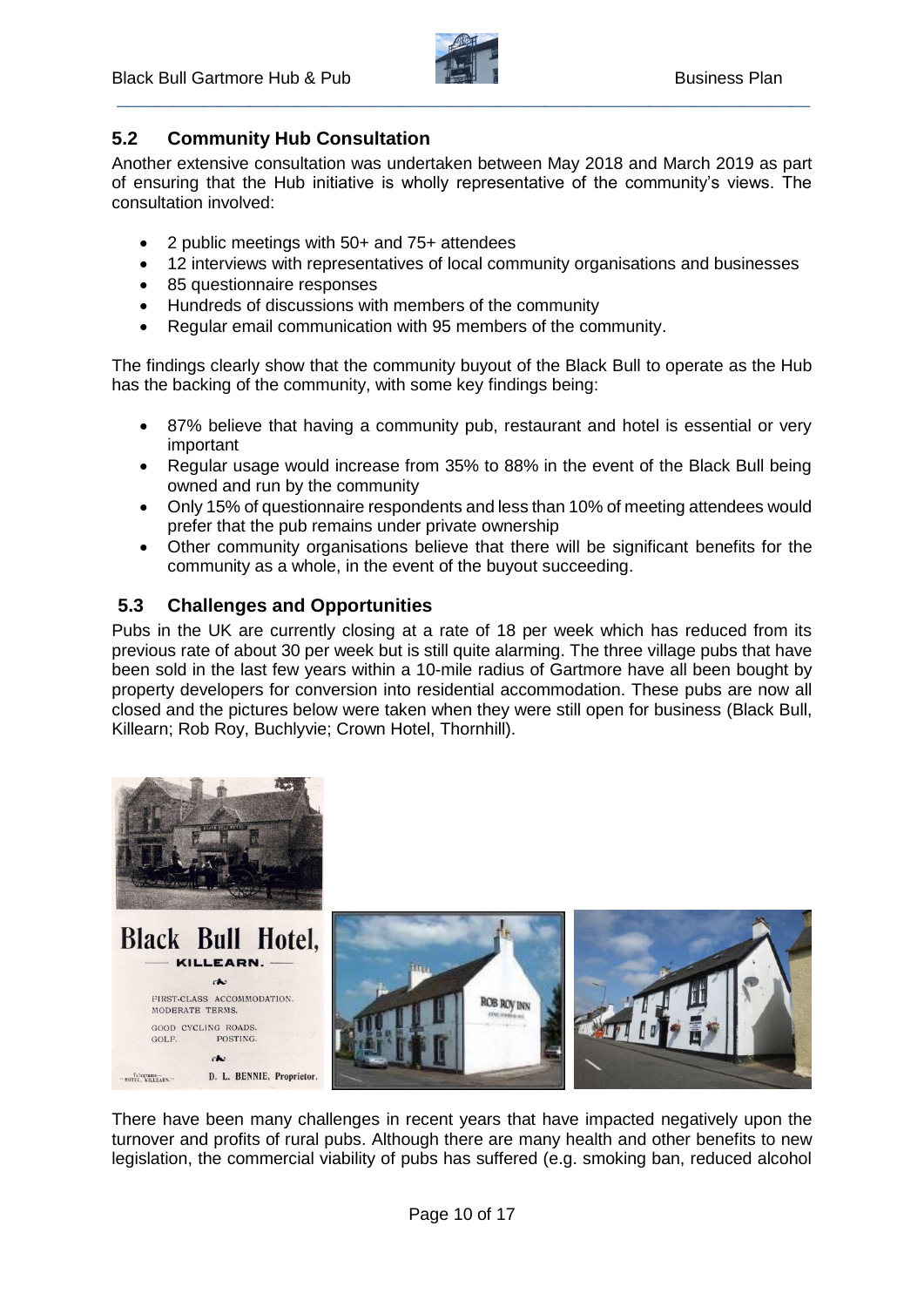

limits for drivers). Also, financial pressures, rising prices and changes in customer habits have not helped.

The recent rise of community owned hubs and pubs is helping to mitigate this risk through allowing communities to take control of their own destinies. There are approximately 350 shops and 70 pubs owned and operated by their communities in the UK, the vast majority of which are established as Cooperatives and Community Benefit Societies. Gartmore Community Shop was one of the first and has been successfully trading since  $8<sup>th</sup>$  January 1998, when the community came together to purchase the last remaining shop and post office in the village as it was about to be lost forever and converted into a private dwelling.

Every year we pass on our knowledge and lessons learned to several other communities who are exploring or starting their own community run enterprises. We have proven from experience that the benefits of community ownership include:

- 1. Improving the long-term viability of community assets
- 2. Increased use of facilities by the community
- 3. Service delivery that responds to local aspirations and needs
- 4. Shared projects led by residents which helps to build a stronger sense of local identity, pride, confidence, achievement and belonging
- 5. People from different backgrounds are brought together, improving community cohesion
- 6. Provision of local employment opportunities

A significant increase in tourism has been experienced recently within Loch Lomond & the Trossachs National Park and the Stirling area. There are many initiatives underway that should ensure that this rise continues. The Hub is ideally placed to take advantage of this, through improving its facilities and increasing opening hours.

A founder member of the Crown Inn, Hesket Newmarket in Cumbria explained at our recent public meeting how their community owned Hub has gone from strength to strength in the past 15 years by providing a warm welcome, good atmosphere, real ale and decent food to encourage people to come off the beaten track to visit them. He feels that our village and Hub have the same "look and feel" and should be able to achieve similar success through community ownership.

#### <span id="page-10-0"></span>**5.4 Our Market**

The potential customers of the Hub fall within the following categories, in order of priority and opportunity:

- 1) Inhabitants of Gartmore and the surrounding area
- 2) Residents of local campsites, B&Bs, guest houses, cabins, holiday cottages and conference facilities
- 3) Passing tourists and visitors

Our local customers will also be our Members, so we will be receiving direction and support on an ongoing basis to ensure that our facility, services, food, drink and prices meet their needs. This will be their Hub.

The Black Bull offers a pickup service to the Cobleland Campsite and Trossachs Holiday Park during the summer months which is popular and helps to boost food and drink sales. Other tourism businesses in the immediate Gartmore area also encourage their residents to make a trip to the Black Bull. There are further opportunities for taking advantage of potential income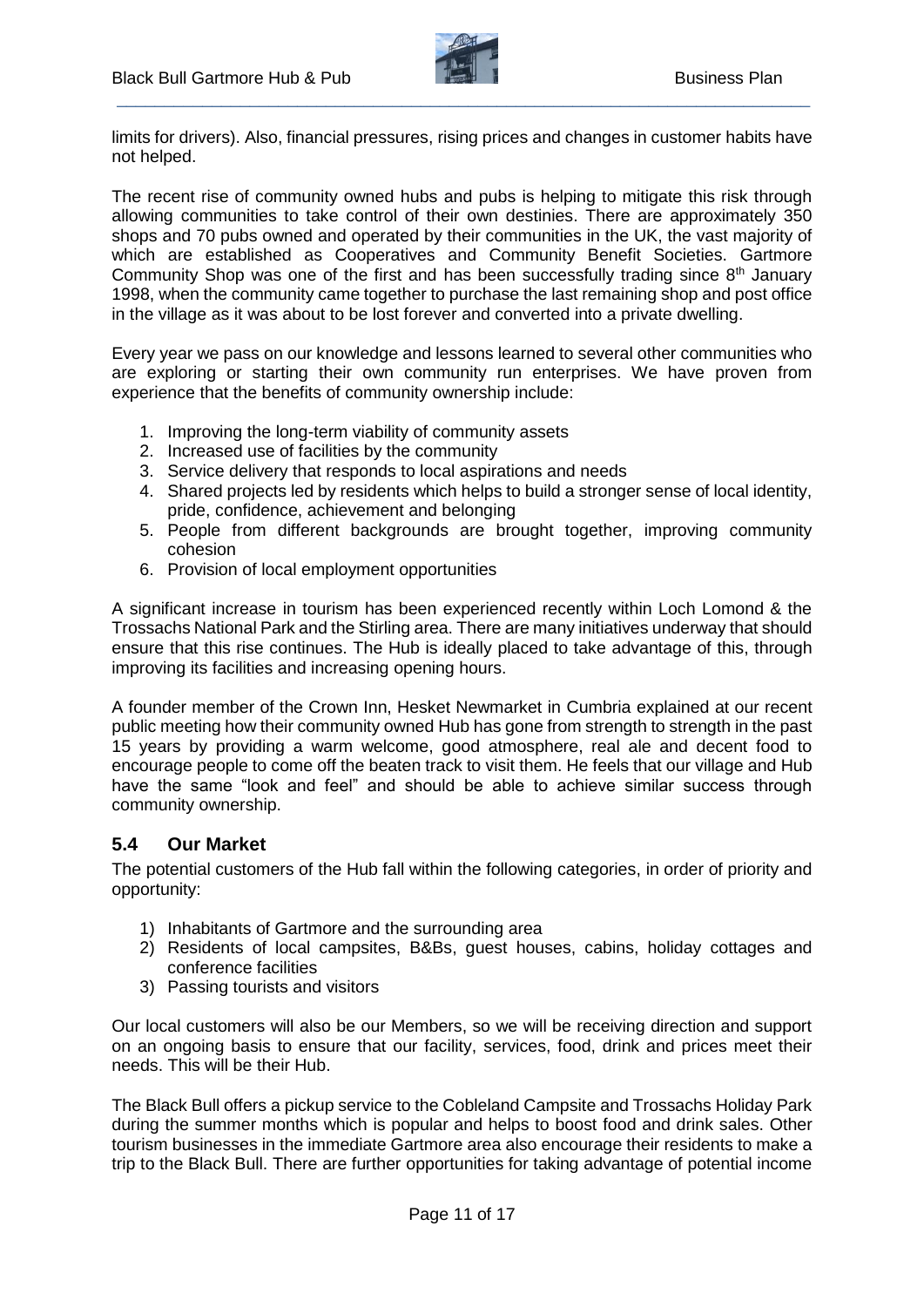

from the tourist industry which will be pursued once the Black Bull has been taken over by the community, including:

- Publish clear and consistent opening hours
- Increase focus on digital marketing via social media, website and online booking
- Create USP, message and service that allows the Black Bull to stand out and encourage visitors.

Getting these areas right should result in increased revenue and profits. It is recognised that there are only so many residents in Gartmore and we will need to encourage regular customers from nearby villages, tourist accommodation and further afield if we are going to reach our maximum potential. We will take full advantage of the skills, knowledge and passion of our Members to make this happen.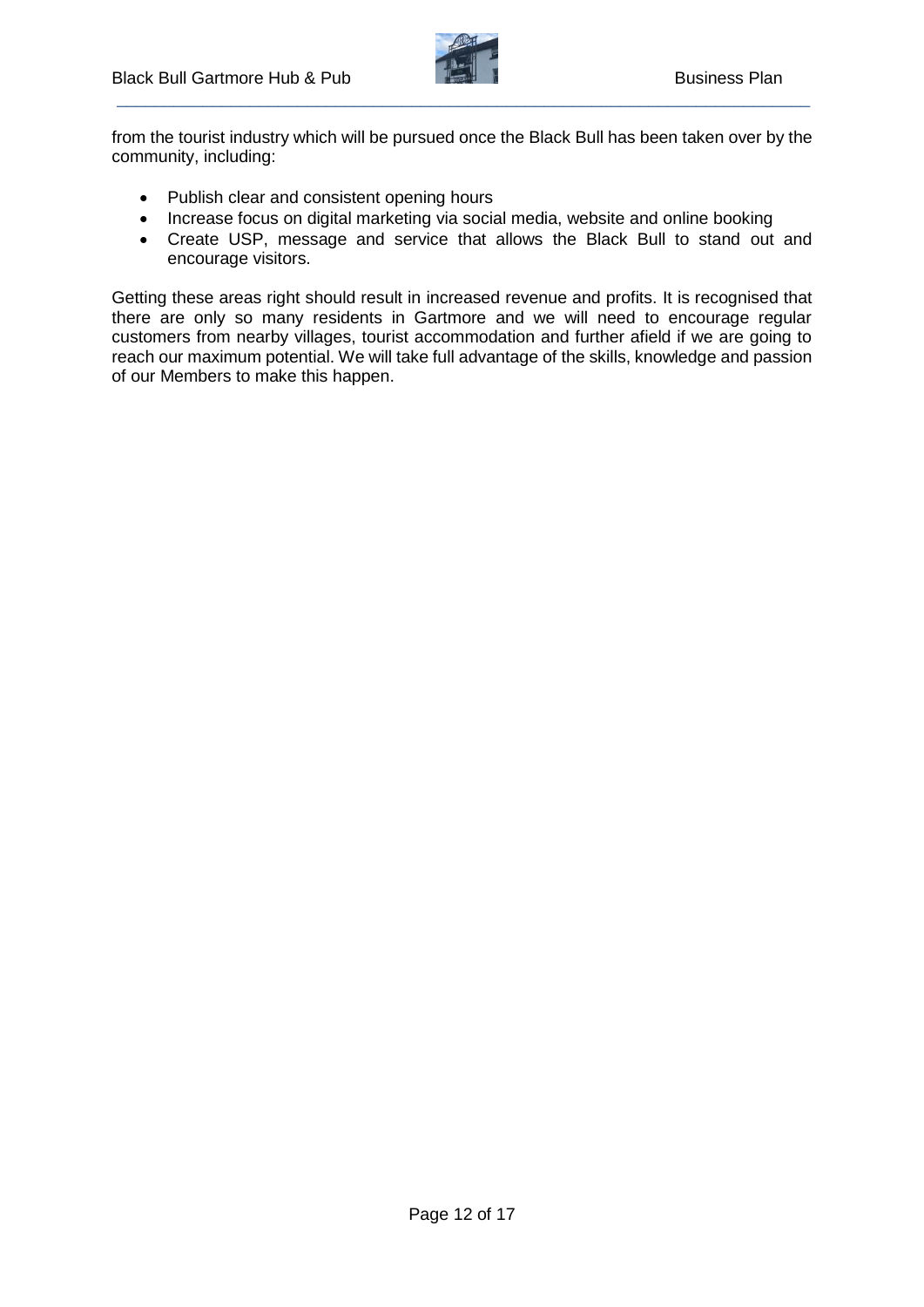

## <span id="page-12-0"></span>**6. Management Structure and Team**

The following diagram provides an overview of the organisational structure and delegation of responsibilities:



It is anticipated that the responsibilities will be structured in a similar manner to Gartmore Community Shop, as this has worked very well for the past 21 years. Members appoint Directors to manage the organisation who then delegate the day-to-day operational responsibilities to Staff. Directors will oversee activities and ensure that processes and practices are in place to monitor the financial position so that prompt action can be taken to address any issues or challenges.

The community consultation identified that there are plenty of individuals who are willing to offer their time voluntarily to perform key roles. As an example, volunteer roles with the Shop have included paying suppliers, deliveries to the elderly/infirm, cleaning, gardening, picking up prescriptions for villagers, stocktaking, picking up fruit/veg from market, supporting events, wine tasting and many more. The shop and post office counter activities are always managed by paid staff, although we do provide opportunities for gaining shop work experience to young volunteers to help with their development (e.g. local autistic charity Green Routes, Duke of Edinburgh Award Scheme).

There are three Directors currently who make up the Board of the Hub, all with over 20 years experience of running businesses and community organisations. The intention is for additional Directors to be appointed once the property has been purchased.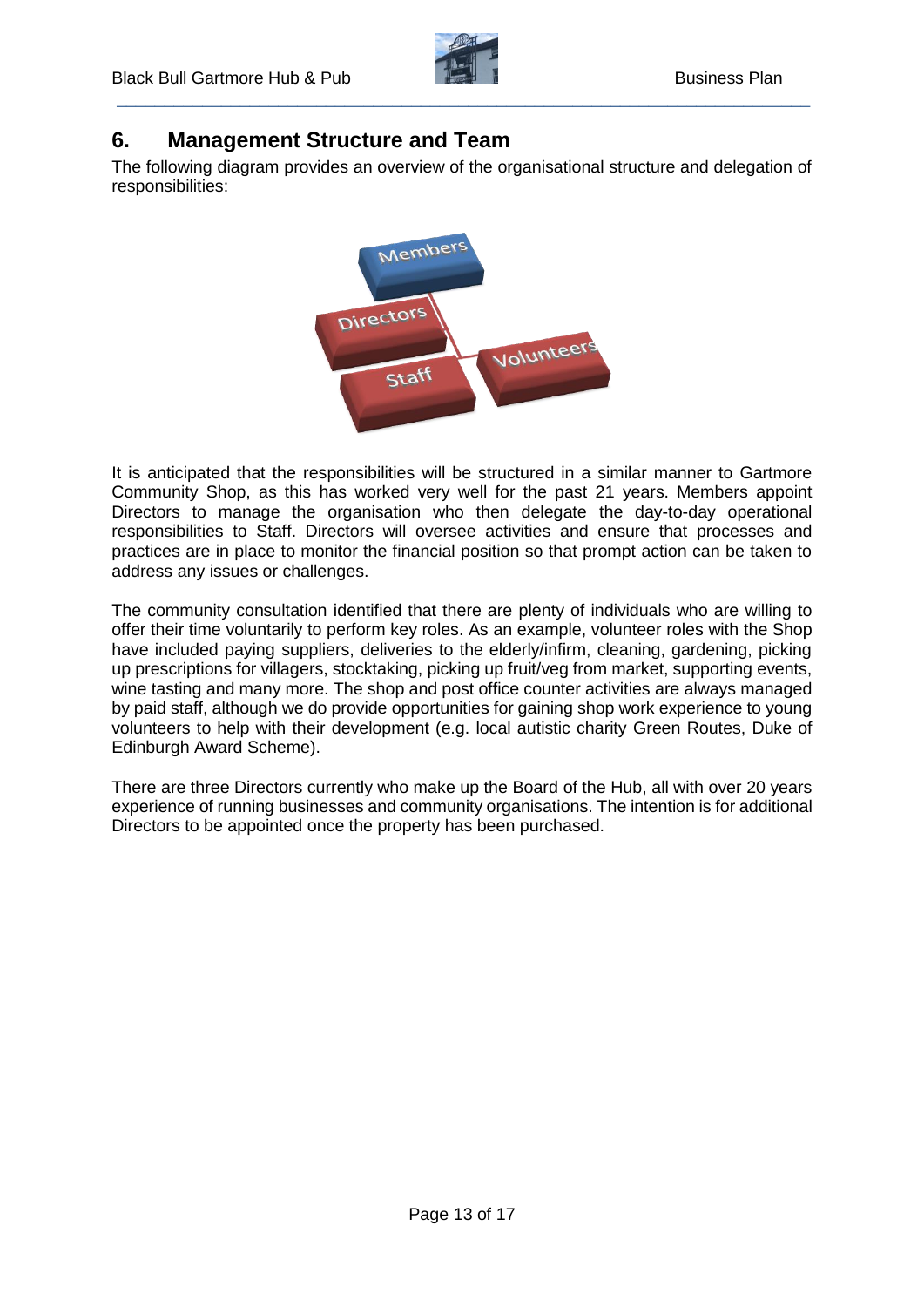

## <span id="page-13-0"></span>**7. Marketing**

#### <span id="page-13-1"></span>**7.1 Share Offering & Launch**

The share offering and launch for the Hub will be marketed vigorously and supported by Community Shares Scotland, including:

- Public meetings and drop-in sessions
- Share offer document
- Email notifications for our growing community pub mailing list
- Information via Facebook and relevant websites
- PR, publicity, posters, leaflets and mailings
- Official opening, ribbon cutting and community celebration.

As we have experienced with Gartmore Community Shop, there is significant media and political interest in community run enterprises and we will take full advantage of this to raise our profile within the community and further afield. This will also provide an ideal opportunity to express our thanks to those that have helped ensure the success of our initiative.

#### <span id="page-13-2"></span>**7.2 Marketing Strategy**

The Hub will be operated and portrayed as a "community owned" village hub and pub that provides a warm welcome, wholesome food and a fine selection of real ales, wine, whisky, tea and coffee. Our marketing focus will take account of our customers falling within the following categories:

- 1. Inhabitants of Gartmore and the surrounding area
- 2. Residents of local campsites, B&Bs, guest houses, cabins, holiday cottages and conference facilities
- 3. Passing tourists and visitors

Through responding to the direction obtained during our community consultation, we will design the facilities, services and opening hours to meet the requirements of inhabitants of Gartmore and the surrounding area. Providing a warm welcome, a community focus and enjoyable food and drink should help to ensure repeat visits and recommendations. A significant proportion of the local community will be Members and receive regular updates through correspondence and meetings. We will also advertise services and events via the Gartmore News, the Shop window, the Hall noticeboard and social media.

The owners and managers of the Trossachs Holiday Park, Cobleland Campsite, Gartmore House and the numerous B&Bs, cabins and holiday cottages already encourage their residents to visit the Black Bull. We will focus upon building and maintaining these relationships on an ongoing basis. For example, we are likely to introduce information leaflets with a food discount voucher for inclusion in welcome packs.

Effective use of digital media would be the emphasis for promoting custom from passing tourists and visitors. An effective website with online booking engine and use of Booking.com and Airbnb should help to maximise bookings. Social media campaigns would help to stimulate interest in the Hub. We will delist the existing TripAdvisor pages and relaunch a new listing. We are a unique "community owned village" in a beautiful area that is experiencing significant growth in tourism and we will make the most of this.

The signage on the main road needs to be updated and improved. Effective signage and publicity will allow us to promote the Hub for regular passing cyclists and walkers which should also be helped by becoming a "comfort partner", offering accessible toilet facilities.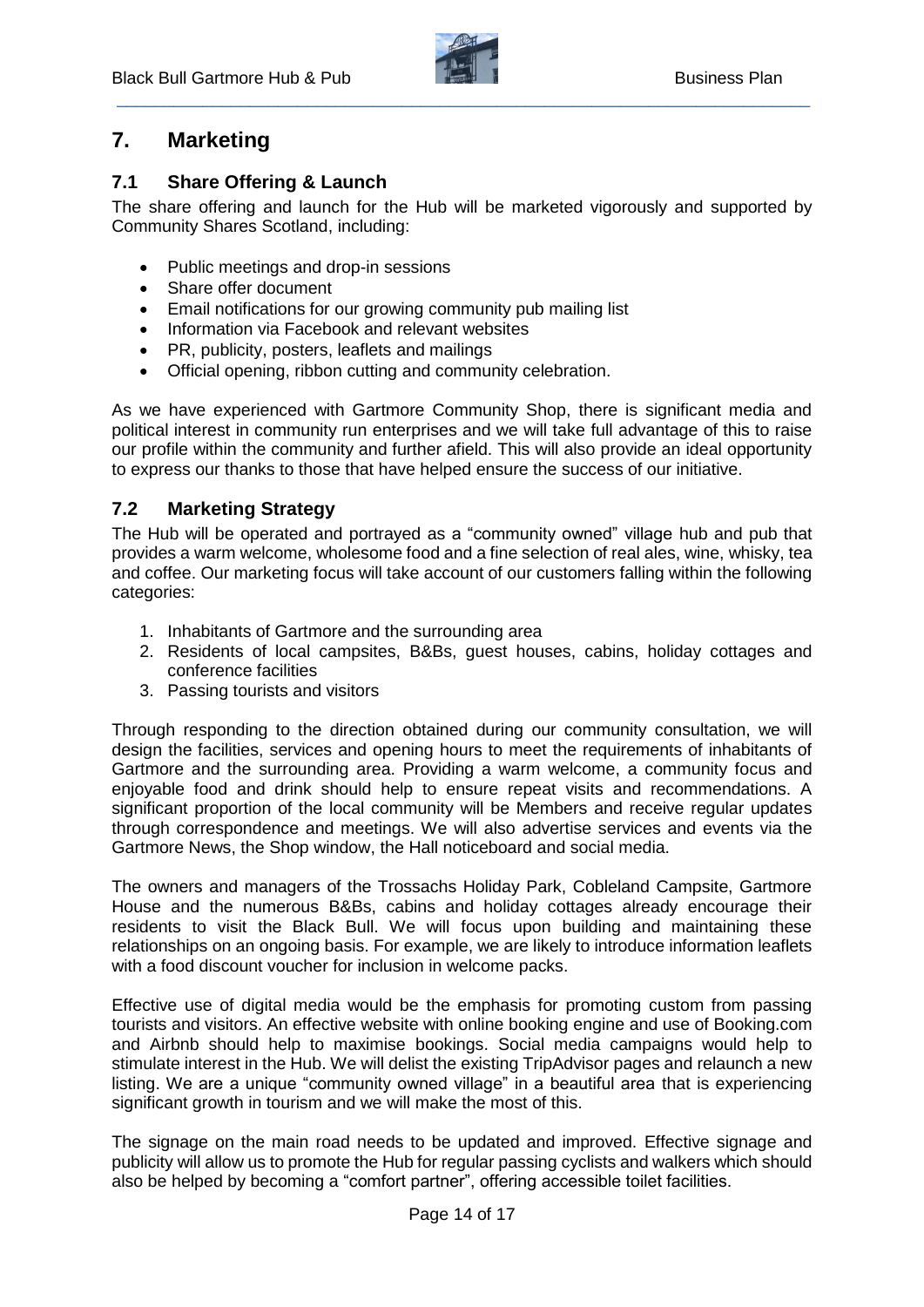

### <span id="page-14-0"></span>**8. Finance**

The annual revenue and running costs are based upon information provided by the current owners, plus an allowance for start-up costs and realistic assumptions linked in with our business plan. An overview is provided below:

| <b>Key metrics</b>                                                                                           | <b>Year to</b><br>Aug-20 | Year to<br>Aug-21 | Year to<br>Aug-22 |
|--------------------------------------------------------------------------------------------------------------|--------------------------|-------------------|-------------------|
| <b>Revenues:</b>                                                                                             |                          |                   |                   |
| Accommodation                                                                                                | 29,360                   | 37,271            | 46,961            |
| Food                                                                                                         | 59,667                   | 69,000            | 75,900            |
| <b>Drink</b>                                                                                                 | 89,500                   | 96,300            | 103,041           |
| Café                                                                                                         | 17,472                   | 21,900            | 26,280            |
| Total:                                                                                                       | 195,999                  | 224,470           | 252,182           |
| <b>Statistics:</b>                                                                                           |                          |                   |                   |
| Accommodation margin                                                                                         | 48.6%                    | 46.2%             | 44.8%             |
| Food margin                                                                                                  | 67.0%                    | 67.0%             | 67.0%             |
| Drink margin                                                                                                 | 65.0%                    | 65.0%             | 65.0%             |
| Café margin                                                                                                  | 60.0%                    | 60.0%             | 60.0%             |
| Wages to total revenue                                                                                       | 35.1%                    | 36.8%             | 38.8%             |
| Profitability:                                                                                               |                          |                   |                   |
|                                                                                                              | £                        | £                 | £                 |
| <b>EBITDA</b>                                                                                                | 15,510                   | 26,505            | 28,450            |
| Depreciation                                                                                                 | 9,437                    | 9,437             | 9,437             |
| Finance costs                                                                                                | 3,987                    | 2,245             | 2,522             |
| Profit before tax                                                                                            | 2,086                    | 14,823            | 16,490            |
|                                                                                                              |                          |                   |                   |
| Cash:                                                                                                        |                          |                   |                   |
|                                                                                                              | £                        | £                 | £                 |
| Max cash facility required                                                                                   |                          |                   |                   |
| [i.e. funding gap]                                                                                           | (4, 337)                 | n/a               | n/a               |
| Timing                                                                                                       | Mar-20                   | n/a               | n/a               |
|                                                                                                              | £                        | £                 | £                 |
| Cash position at year end                                                                                    | 22,924                   | 48,302            | 75,129            |
| <b>Assets:</b>                                                                                               |                          |                   |                   |
|                                                                                                              | £                        | £                 | £                 |
| Net asset position at year end<br>(not including SLF grant funding which will ultimately be added to assets) | 57,086                   | 71,909            | 88,399            |

#### **Key assumptions:**

| Occupancy    | 20% increase year on year    |
|--------------|------------------------------|
| Room rate    | 5% increase year on year     |
| Food revenue | 10% increase year on year    |
| <b>Drink</b> | 7% increase year on year     |
| Wages        | Café/hub/pub - 12hrs per day |
|              | Page 15 of 17                |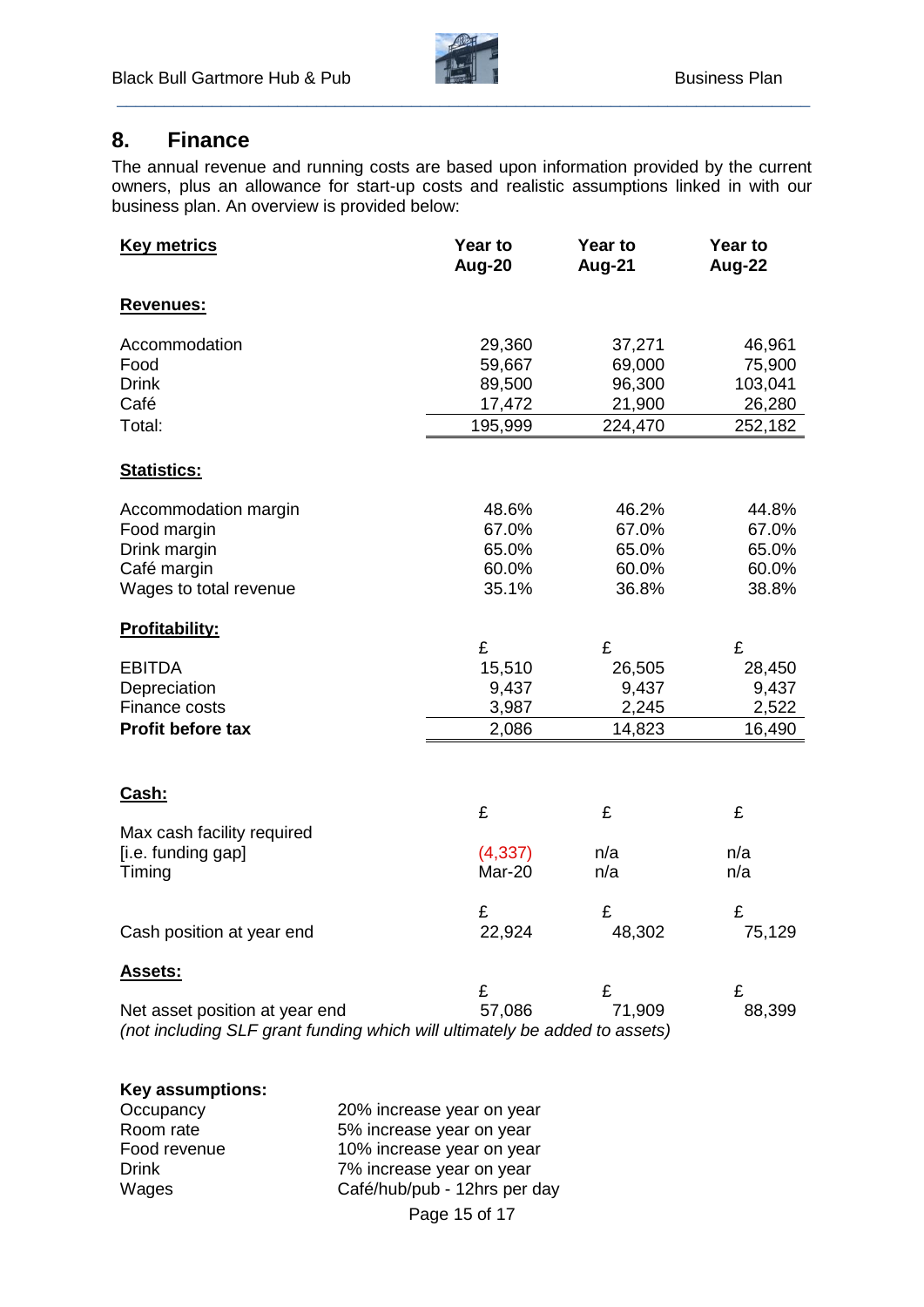

|                     | Chef 4hrs per day                                                    |
|---------------------|----------------------------------------------------------------------|
|                     | Breakfast/rooms - 2hrs per day                                       |
|                     | Increase rate p/hr 10% year on year; additional staff as<br>required |
| Overheads           | Varying increases from current                                       |
|                     | Based on known/expected factors                                      |
|                     | Suppliers paid immediately                                           |
| Capital expenditure | Not included as timing undecided                                     |
|                     | (e.g. property, kitchen, bedroom upgrades)                           |

The salary figures have been based upon opening hours of 11am to 11pm, 7 days per week, with all operational activities being undertaken by paid staff and miscellaneous support being provided by volunteers. This approach has worked well for Gartmore Community Shop over 21 years.

Start-up and one-off costs have been incorporated into the financial information, with appropriate elements being capitalised and others included within initial or ongoing revenue. Start-up costs include company formation, legal fees, LBTT, valuation/surveys, minibus deposit, VAT registration, stocktake, payroll set up, licence transfer, share offer, electrical installation, fire risk assessment, fire detection/prevention measures, PAT testing, health & safety plan/measures, computer/printer.

The financial figures assume that a grant is provided by Scottish Land Fund for £217,500 and there is a community investment of £55,000. Community Shares Scotland have also kindly offered support with our share offer and initial marketing which will help minimise costs. Subject to receiving the stated amounts, financial projections show that the business is viable and sustainable. There would be no loans, the property would be owned by the Society and the community investment would not have interest or return implications as the main objective of Member contributions are to help safeguard this essential community asset.